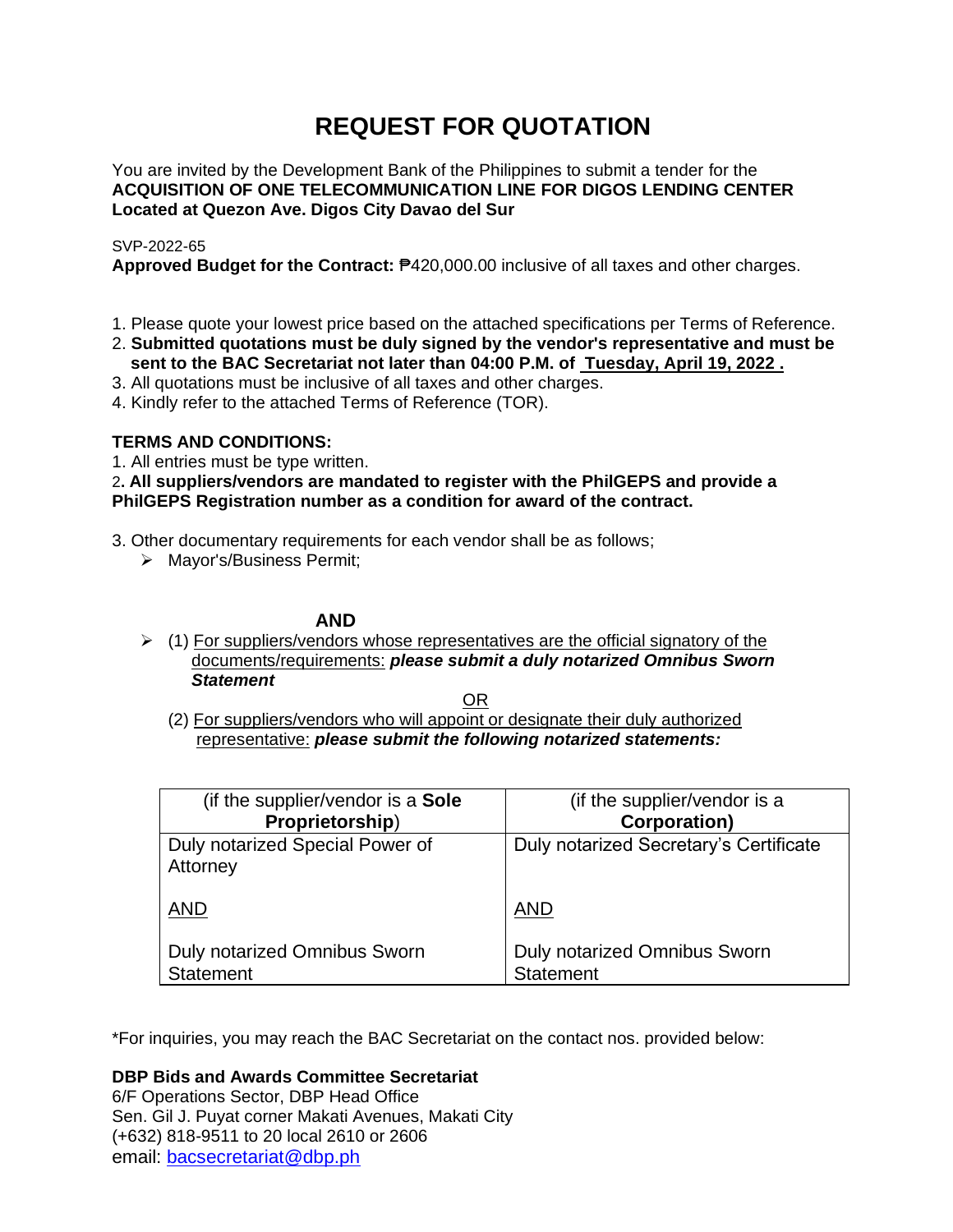**Annex A** 

# ACQUISITION OF NEW, ADDITIONAL AND/OR REPLACEMENT TELECOMMUNICATION LINE/CONNECTIVITY SERVICE FOR THE DEVELOPMENT BANK OF THE PHILIPPINES (DBP)-DIGOS LENDING CENTER

#### APPROVED BUDGET FOR THE CONTRACT:: Php 420,000

#### **TECHNICAL SPECIFICATIONS**

## A. BACKGROUND

 $\kappa_{\rm max} = 50$ 

The telecommunication connectivity service (line) is for the connection of DBP online systems, services and facilities in any of the following DBP remote sites:

A.1. Branch Office, including:

A.1.a. Lending Center A.1.b. Cash Center

- A.1.c. Branch-Lite Unit
- A.2. Automated Teller Machine (ATM)

## **B. OBJECTIVE**

To acquire stable, reliable and secure telecommunication connectivity/line service to link DBP remote sites to the Head Office from an authorized and qualified telecommunication service provider (Telco).

#### C. COVERAGE OF THE CONTRACT

The contract will be for a one (1) year period starting from date of acceptance of service with the option for automatic renewal.

#### D. MINIMUM SPECIFICATIONS

- D.1. Connectivity/Line Service Availability
	- > The minimum availability of service is 99.6%.
- D.2. Connectivity/Line Specifications
- D.2.a. Branch Office  $\triangledown$ 
	- D.2.a.i. Wired MPLS/VPN, Radio Last Mile or VSAT connection with minimum of 2 Mbps bandwidth
	- D.2.a.ii. Must be Ku Band or C Band for the VSAT
	- D.2.a.iii. Inclusive network equipment, such as router and or router/modem, must not be on End-of-Life/End-of-Support status within the contract period
	- D.2.a.iv. Router must support GRE/mGRE tunneling and IP Security (ex. dynamic VPN) and SNMP
	- D.2.a.v. DBP shall have the full access of the router
	- D.2.a.vi. Provide near real time and historical link monitoring
	- D.2.b. ATM Wired
		- D.2.b.i. VPN connection at least 128 Kbps via MPLS
		- D.2.b.ii. Inclusive network equipment, such as router and or router/modem, must not be on End-of-Life/End-of-Support status within the contract period
		- D.2.b.iii. Support GRE tunneling and SNMP

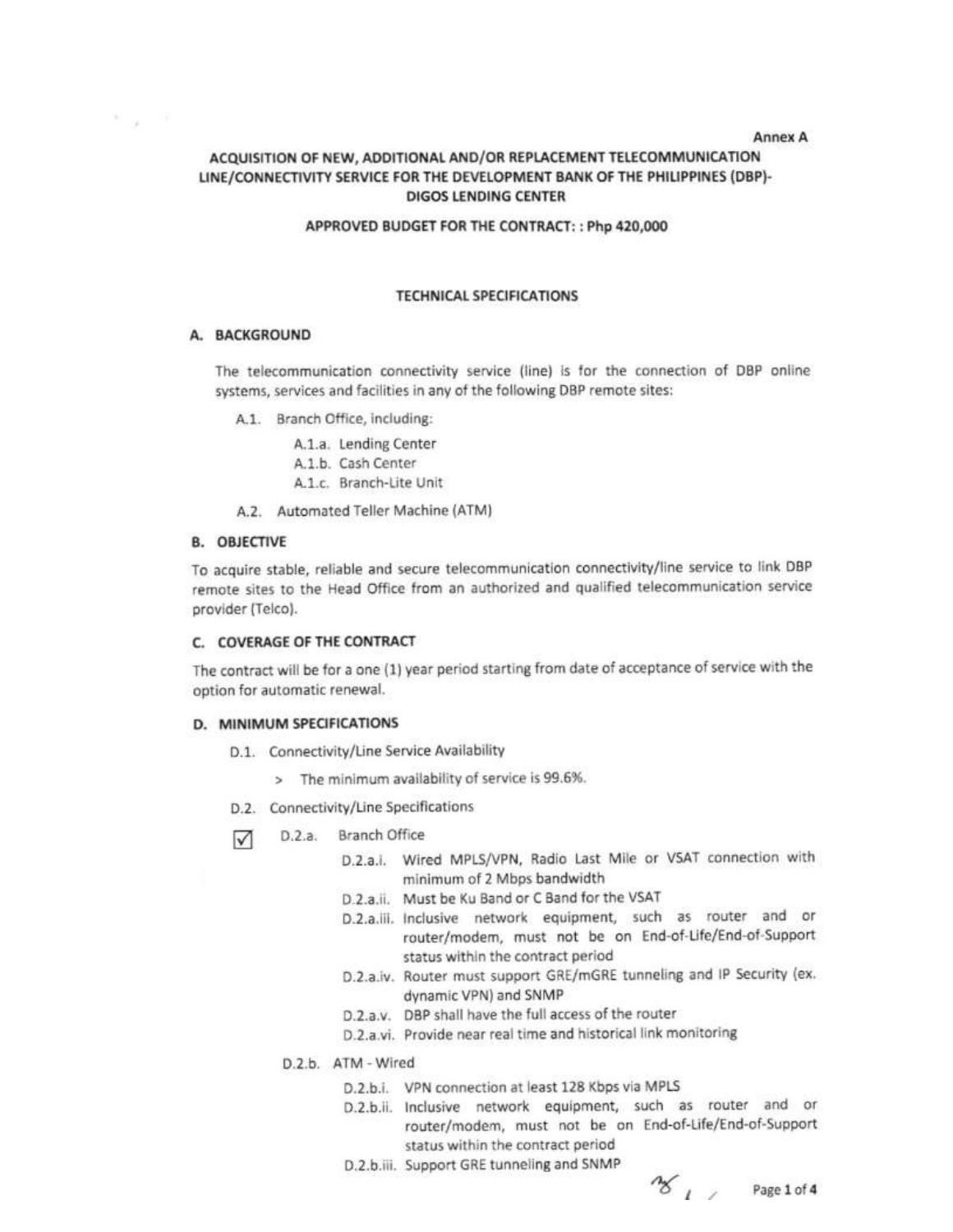ACOUISITION OF NEW, ADDITIONAL AND /OR REPLACEMENT OF TELECOMMUNICATION. LINE/ CONNECTIVITY SERVICE FOR THE DEVELOPMENT BANK OF THE PHILIPPINES (DBP)

D.2.b.iv. Provide near real time and historical link monitoring

- $D.2c$  ATM Wireless
	- D.2.c.i. Provide data transmission function by public GPRS/ GSM network or higher
	- D.2.a.vii. Inclusive network equipment, such as router and or router/modem, must not be on End-of-Life/End-of-Support status within the contract period
	- D.2.c.ii. Support GRE Tunneling and SNMP
	- D.2.c.iii. Provide GUI access for local and remote management
	- D.2.c.iv. Operate at -30~+75°C temperature
	- D.2.c.v. Has LED status indication
	- D.2.c.vi. Support RJ45 console port
	- D.2.c.vii. Include: 1 power cord, 2 antennas, 1 console cable, 1 set documentation
	- D.2.c.viii. Provide near real time and historical link monitoring.
	- D.2.c.ix. Meet the average latency requirement of not greater than 200ms measured using the Ping utility or any similar mobile applications
	- D.2.c.x. Meet signal requirement of not less than 2 bars measured using mobile or similar devices capable of said measurement
	- D.2.c.xi. DBP shall have full access to the Modem/Router
- D.3. Support Services and Incident Management
	- D.3.a. The Telco shall provide 24 x 7 onsite, telephone and email support. For every service unavailability/downtime reported, the response time shall be within thirty (30) minutes.
	- D.3.b. Upon the occurrence of service unavailability/downtime, the Telco shall:
		- D.3.b.i. Conduct problem isolation/resolution and link restoration activities
		- D.3.b.ii. Notification via electronic mail (E-mail) and telephone within one (1) hour of the occurrence
		- D.3.b.iii. Minimum of twice a day status report to DBP via E-Mail
		- D.3.b.iv. Estimated time of arrival (ETA) if onsite activities required
		- D.3.b.v. Estimated time of resolution (ETR)
		- D.3.b.vi. Root cause
		- D.3.b.vii. Comply with DBP policies on security and confidentiality during support services.
	- D.3.c. The Telco shall submit an incident report stating the reason/s for the outage and detailing the steps undertaken to resolve a particular problem upon DBP's request.
- D.4. Service Performance Review
	- > The Telco shall conduct a performance review session at least once every quarter of a year

# E. TELECOMMUNICATION CONNECTIVITY/LINE REQUIREMENT CLASSIFICATION

The primary objective of the following provisions is to have multiple Telcos per site, providing service redundancy, high availability and avoiding single point of failure.

 $\angle$  E.1. New Telecommunication Line Requirement

 $\sim$  Page 2 of 4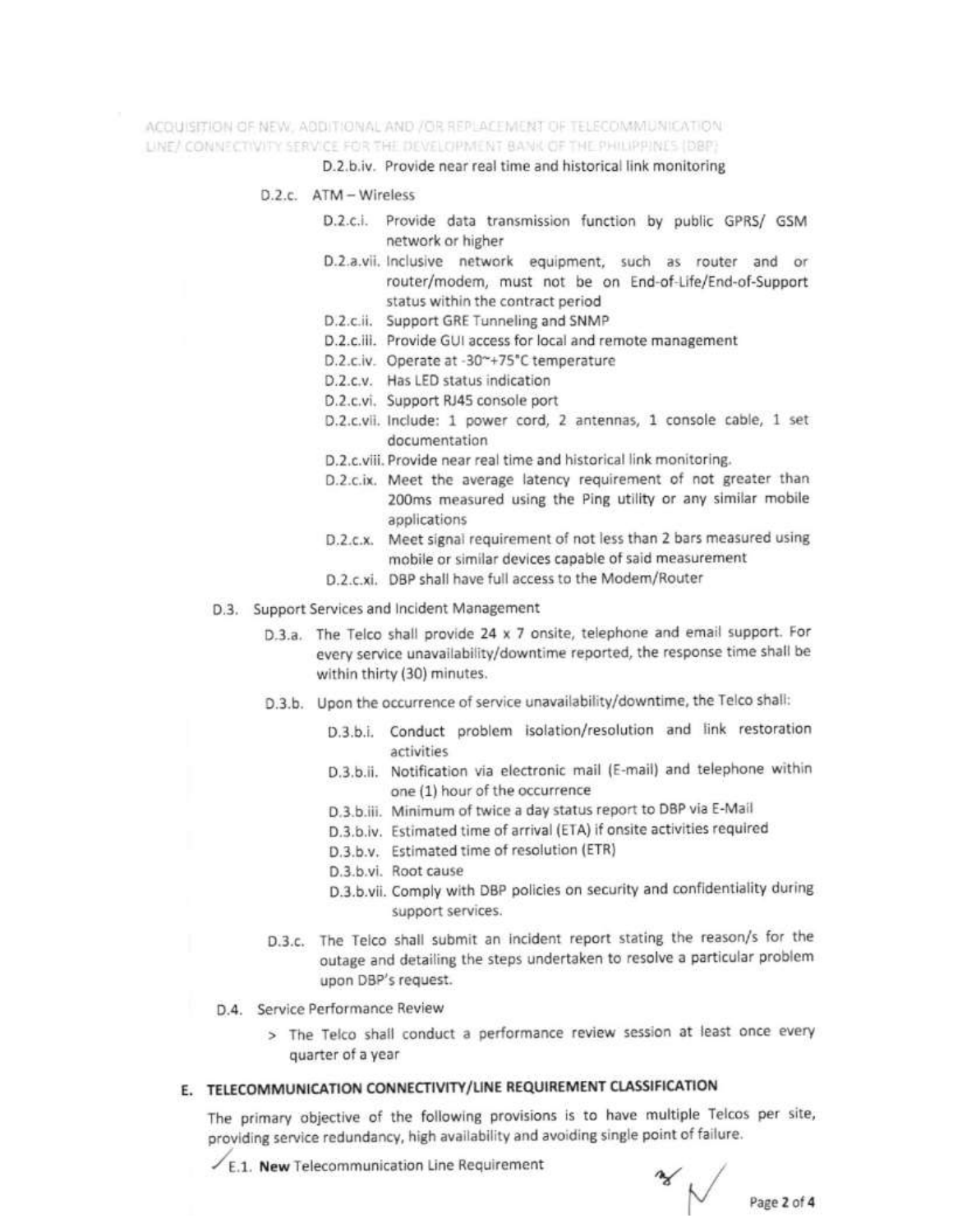ACQUISITION OF NEW, ADDITIONAL AND /OR REPLACEMENT OF TELECOMMUNICATION. LINE/ CONNECTIVITY SERVICE FOR THE DEVELOPMENT BANK OF THE PHILIPPINES (DBP)

## E.1.a. Covered Sites

- > New remotes sites
- E.1.b. Telco Selection Criteria
	- > Telecommunication Line for Branch Office
		- E.1.b.i. Two (2) different Telcos (Telco A and Telco B) shall be selected
		- E.1.b.ii. Telco A is the lowest (winning) provider
		- E.1.b.iii. Telco B is the second lowest provider
	- > Telecommunication Line for Additional ATM Facility of a Branch Office
		- E.1.b.iv. The Telco must be different from the one which has the majority or most of the telecommunication connectivity services provided for the ATM/s of that Branch Office
- E.2. Additional Telecommunication Line Requirement
	- E.2.a. Covered Sites
		- > For existing sites with existing telecommunication line/s
	- E.2.b. Telco Exception
		- > The Telco/s of the existing line/s servicing the site shall not be invited and will not be allowed to participate
	- E.3. Replacement Telecommunication Line Requirement
		- E.3.a. Covered Sites
			- > For existing sites with existing telecommunication line/s
		- E.3.b. Telco Exception
			- E.3.b.i. For Telco Redundancy Replacement
				- > The Telco of the existing line/s servicing the site including the one to be replaced shall not be invited and will not be allowed to participate
			- E.3.b.ii. Replacement for the Purpose of Telecommunication Line Capacity (Bandwidth) Upgrade
				- > The Telco of the other existing line/s servicing the site (i.e., other than the one to be replaced) shall not be invited and will not be allowed to participate
			- E.3.b.iii. For Wireless to Wired Facility Replacement
				- > The Telco of the other existing line/s servicing the site (i.e., other than the one to be replaced) shall not be invited and will not be allowed to participate

## **F. DISCONTINUANCE OF SERVICE**

DBP can opt to discontinue the service within the contract period without pre-termination fee/s, if the Telco provider fails to meet the required minimum availability of service, specified in item D.1, for three (3) consecutive months (3-strike rule)

G. PAYMENT

The payment shall be in a monthly basis every after the service acceptance.